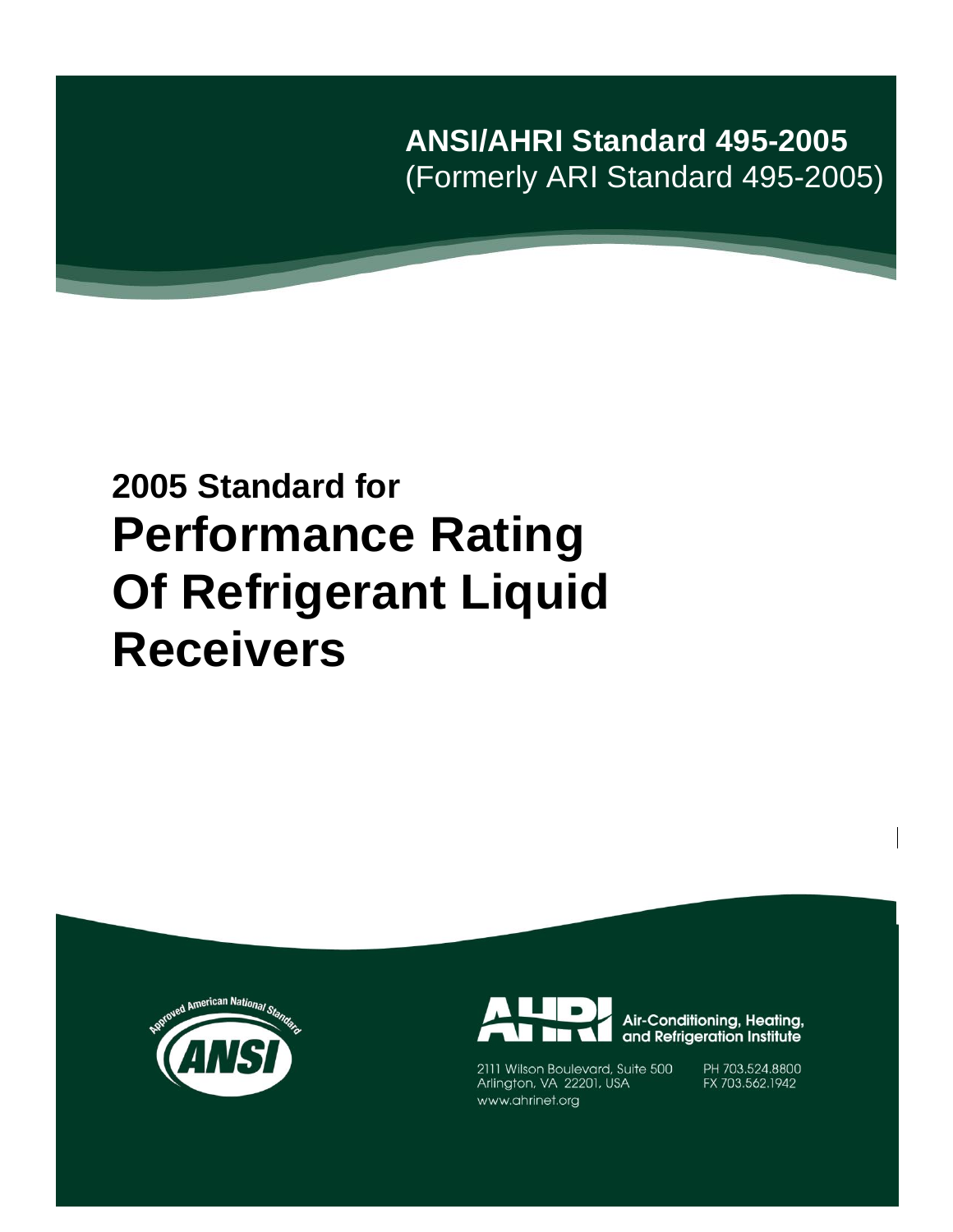## **IMPORTANT**

## *SAFETY DISCLAIMER*

AHRI does not set safety standards and does not certify or guarantee the safety of any products, components or systems designed, tested, rated, installed or operated in accordance with this standard/guideline. It is strongly recommended that products be designed, constructed, assembled, installed and operated in accordance with nationally recognized safety standards and code requirements appropriate for products covered by this standard/guideline.

AHRI uses its best efforts to develop standards/guidelines employing state-of-the-art and accepted industry practices. AHRI does not certify or guarantee that any tests conducted under its standards/guidelines will be non-hazardous or free from risk.

Note:

This standard supersedes ARI Standard 495-99. Approved by ANSI May 20, 2009. ANS expired May 20, 2019.

`

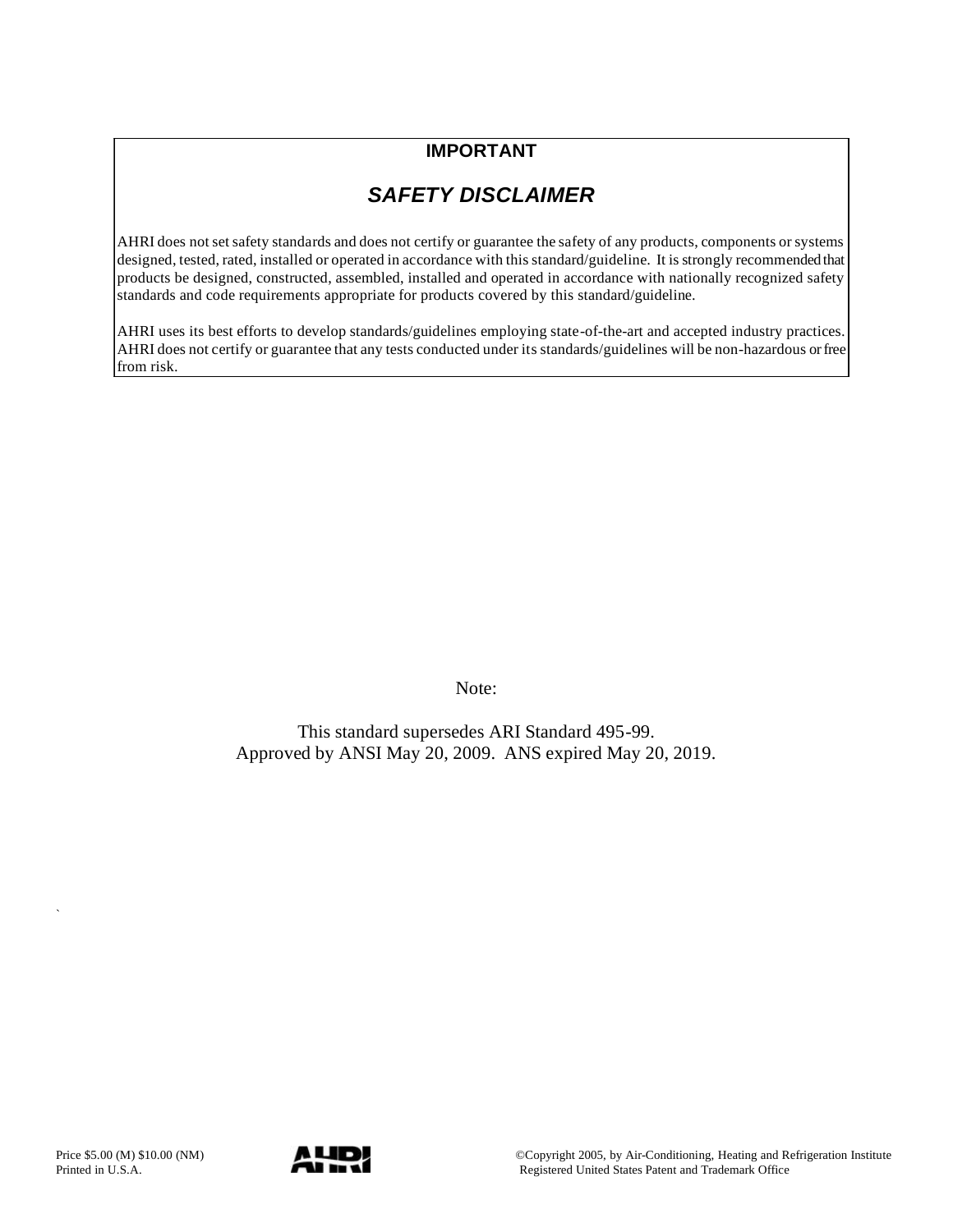## **TABLE OF CONTENTS**

| <b>SECTION</b> | <b>PAGE</b> |
|----------------|-------------|
| Section 1.     |             |
| Section 2.     |             |
| Section 3.     |             |
| Section 4.     |             |
| Section 5.     |             |
| Section 6.     |             |
| Section 7.     |             |

## **APPENDICES**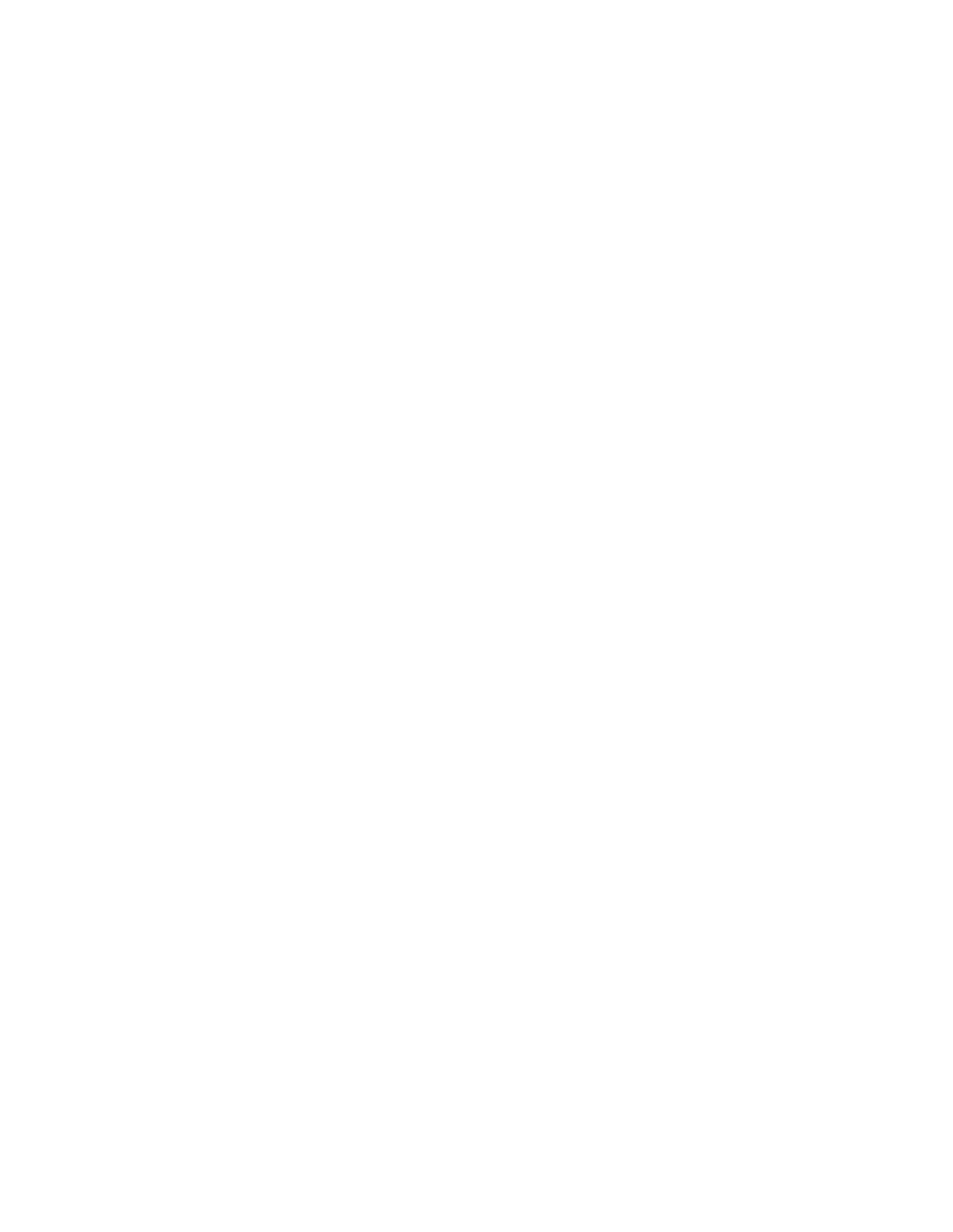# **PERFORMANCE RATING OF REFRIGERANT LIQUID RECEIVERS**

#### **Section 1. Purpose**

**1.1** *Purpose*. The purpose of this standard is to establish for Refrigerant Liquid Receivers: definitions; rating requirements; minimum data requirements for Published Ratings; marking and nameplate data; and conformance conditions.

**1.1.1** *Intent*. This standard is intended for the guidance of the industry, including manufacturers, engineers, installers, contractors and users.

**1.1.2** *Review and Amendment.* This standard is subject to review and amendment as technology advances.

#### **Section 2. Scope**

**2.1** *Scope*. This standard applies to separately installed Refrigerant Liquid Receivers for field-erected systems only.

#### **Section 3. Definitions**

All terms in this document shall follow the standard industry definitions in the current edition of *ASHRAE Terminology of Heating, Ventilation, Air Conditioning and Refrigeration*, unless otherwise defined in this section.

**3.1** *Published Rating.* A statement of the assigned values of those performance characteristics, under stated Rating Conditions, by which a unit may be chosen to fit its application. These values apply to all units of like nominal size and type (identification) produced by the same manufacturer. The term Published Rating includes the rating of all performance characteristics shown on the unit or published in specifications, advertising or other literature controlled by the manufacturer, at stated Rating Conditions.

**3.1.1** *Application Rating.* A rating based on tests performed at application Rating Conditions (other than Standard Rating Conditions).

**3.1.2** *Standard Rating.* A rating based on tests performed at Standard Rating Conditions.

**3.2** *Rating Conditions*. Any set of operating conditions under which a single level of performance results and which causes only that level of performance to occur.

**3.2.1** *Standard Rating Conditions.* Rating Conditions used as the basis of comparison for performance characteristics.

- **3.3** *Refrigerant Liquid Receiver.* A vessel in a refrigerating system designed to ensure the availability of adequate liquid refrigerant for proper functioning of the system, and to store the liquid refrigerant when the system is pumped down.
- **3.4** *"Shall" or "Should"."* "Shall" or "Should" shall be interpreted as follows:

**3.4.1** *Shall.* Where "shall" or "shall not" is used for a provision specified, that provision is mandatory if compliance with the standard is claimed.

**3.4.2** *Should.* "Should" is used to indicate provisions which are not mandatory but which are desirable as good practice.

#### **Section 4. Rating Requirements**

**4.1** *Rating Requirements.* Capacity ratings for Refrigerant Liquid Receivers shall be determined with the maximum being 80% of the gross internal volume of the receiver, expressed in  $ft^3$  [m<sup>3</sup>] or expressed in lb [kg], of any specified refrigerant, assuming saturated liquid refrigerant density (ASHRAE Handbook Fundamentals) at 90°F [32 °C].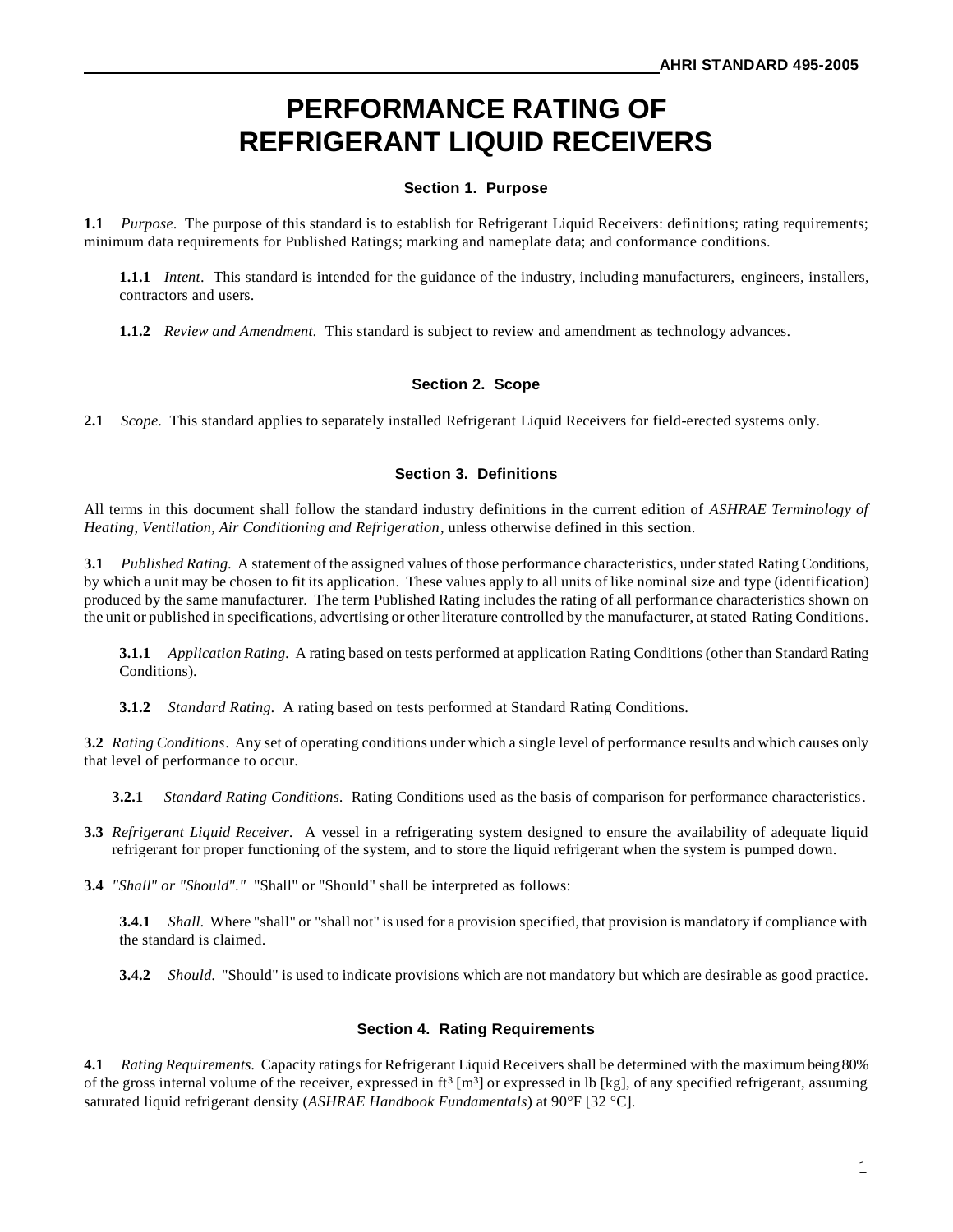#### **AHRI STANDARD 495-2005**

**4.2** *Tolerance.* To comply with this standard, storage capacity shall be based on data obtained in accordance with the provisions of this standard and shall be such that any production unit, when tested, shall show a capacity not less than the rated capacity.

#### **Section 5. Minimum Data Requirements for Published Ratings**

**5.1** *Minimum Data Requirements for Published Ratings.* As a minimum, Published Ratings shall include all Standard Ratings. All claims to ratings within the scope of this standard shall include the statement "Rated in accordance with AHRI Standard 495." All claims to ratings outside the scope of this standard shall include the statement "Outside the scope of AHRI Standard 495." Wherever Application Ratings are published or printed, they shall include a statement of the conditions at which the ratings apply.

**5.2** *Information to be published.* Manufacturer's literature for each model shall include:

- a. Liquid refrigerant storage capacity,  $ft^3$  [m<sup>3</sup>], or lb [kg] for a specified refrigerant
- b Size of refrigerant connections, in [mm]
- c. Type of refrigerant connections
- d. Maximum design pressure, psig [kPagauge]
- e. Refrigerants for which the vessel is suitable per ANSI/ASHRAE 34 with Addenda

#### **Section 6. Marking and Nameplate Data**

**6.1** *Marking and Nameplate Data.* As a minimum, each Refrigerant Liquid Receiver shall have the following information shown on its nameplate(s):

- a. Manufacturer's name
- b. Manufacturer's model or serial number
- c. Maximum design pressure, psig [kPa<sub>gauge</sub>]
- d. Liquid refrigerant storage capacity,  $ft^3$  [m<sup>3</sup>], or lb [kg] for a specified refrigerant

#### **Section 7. Conformance Conditions**

**7.1** *Conformance.* While conformance with this standard is voluntary, conformance shall not be claimed or implied for products or equipment within the standard's *Purpose* (Section 1) and *Scope* (Section 2) unless such product claims meet all of the requirements of the standard and all of the rating requirements are reported in complete compliance with the standard. Any product that has not met all the requirements of the standard shall not reference, state, or acknowledge the standard in any written, oral, or electronic communication.